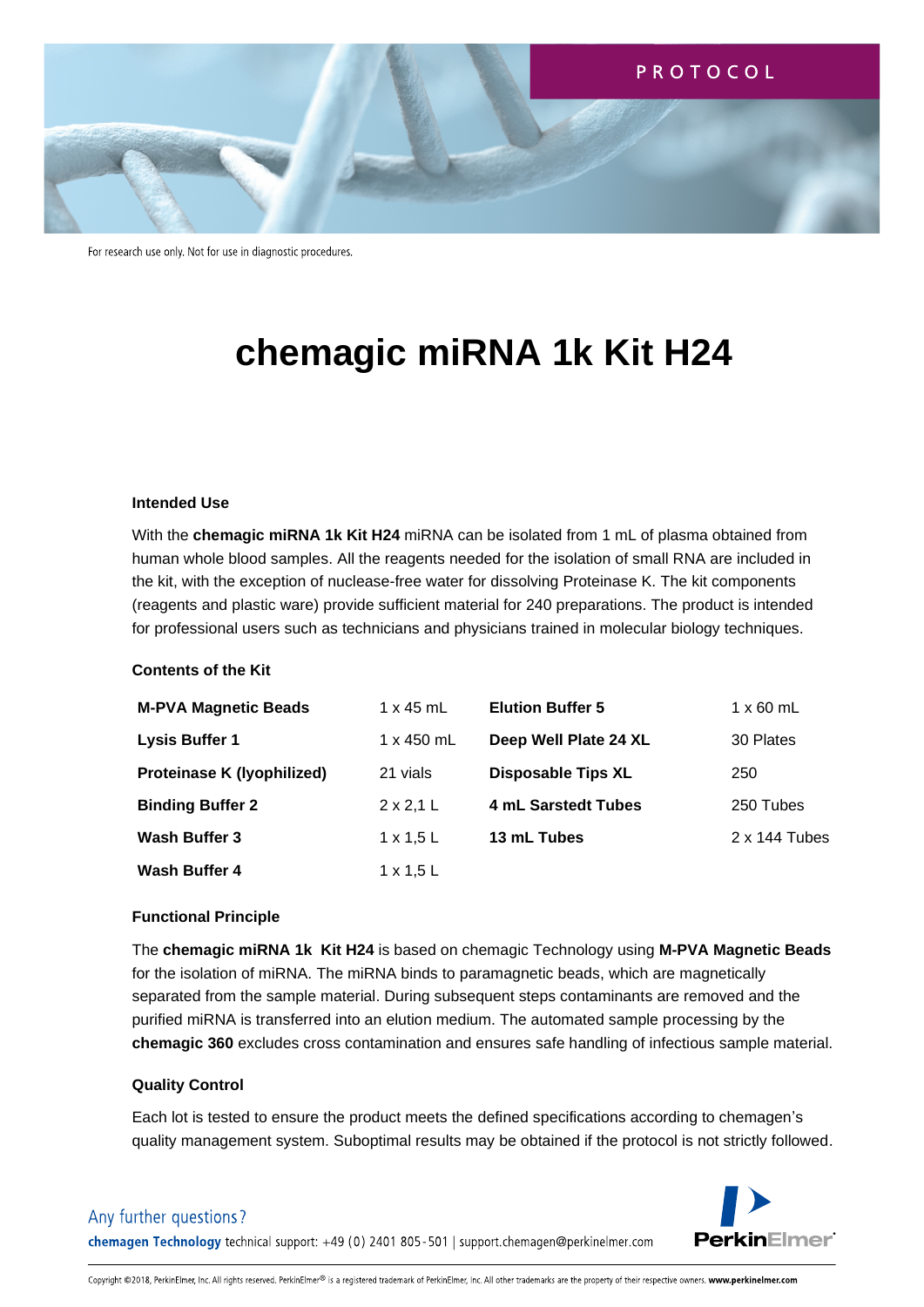

For research use only. Not for use in diagnostic procedures.

### **Product Specifications**

The kit is designed for the use with human plasma samples. Fresh and frozen plasma can be used.

The isolation efficiency of miRNA with other sample materials has not been investigated.

All reagents required for the miRNA isolation are included in the kit except nuclease-free water for dissolving **Proteinase K**.

The **Elution Buffer 5** included in this kit is 10 mM Tris-HCl pH 8,0 with 0,1 mM EDTA. 10 mM Tris-HCl pH 8,0 can also be used without any protocol adjustments. Water pH 8,0 may also be used, but the yield could be slightly decreased.

### **Required Equipment**

• **chemagic 360** instrument (art. No. CMG-2024-0020) equipped with **chemagic 24 Rod Head Set** (art. No. CMG-376)

### **Optional**

The addition of 5 µg glycogen (R0551, Thermo Fisher Scientific™, Waltham, MA, USA) to the lysates can be beneficial to increase miRNA yields and but is not mandatory.

### **Stability and Storage**

The shelf life of the kit is 18 months. Expiry dates are noted on the kit label and on the labels of the individual kit components. All components of the unused kit can be stored at room temperature. Do not use the kit beyond the expiry date.

Once the kit has been opened, the "in use" stability of the kit is 3 months. All **Wash Buffers**, **Binding Buffer 2** and the **M-PVA Magnetic Beads** of the "in use" kits can be stored at room temperature.

**Lysis Buffer 1** must be stored in the dark. **Lysis Buffer 1** may form a precipitate upon storage. If necessary, warm up to 55 °C to dissolve.

**Binding Buffer 2**, **Wash Buffer 3** and **Wash Buffer 4** contain ethanol. Longer storage of the buffers without lids should be avoided. If ethanol evaporates, the optimal yield cannot be guaranteed.

The reconstituted **Proteinase K** is stable for 4 weeks at 4 °C. For long-term storage, we recommend to store the reconstituted **Proteinase K** in aliquots at -20 °C. Do not freeze the **Proteinase K** aliquots after thawing. Before use, equilibrate **Proteinase K** to room temperature.



2

Any further questions?

chemagen Technology technical support: +49 (0) 2401 805-501 | support.chemagen@perkinelmer.com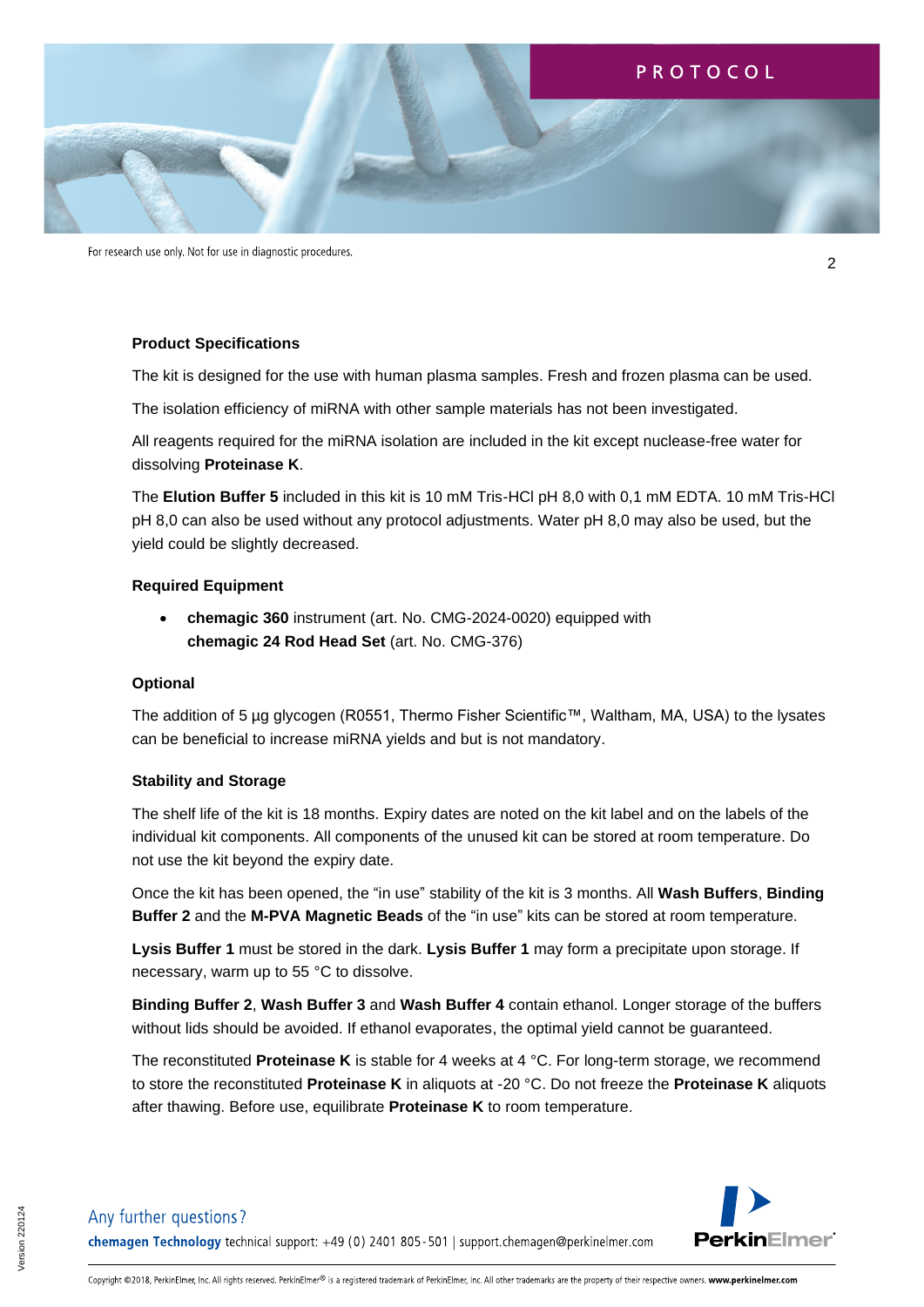

# **Purification Protocol for 1 mL of Plasma Using the chemagic 360 with integrated chemagic dispenser**

**Protocol name: chemagic miRNA 1k 360 H24 EB 4 ml Tubes prefilling VD210726.che**

# **Positioning Tips and Plates on the Tracking System**

*Can be done manually or by an integrated robotic system*

| Position 1: | Rack with Disposable Tips                                 |
|-------------|-----------------------------------------------------------|
| Position 2: | Deep Well Plate 24 XL (on special adapter) prefilled with |
|             | 1 mL plasma                                               |
|             | 1,6 mL Lysis Buffer 1                                     |
|             | 100 µL Proteinase K                                       |
|             | 14,3 mL Binding Buffer 2 (added automatically)            |

#### *See "Processing Steps in Detail".* **!**

| Position 3: | Deep Well Plate 24 XL (on special adapter) prefilled with<br>150 µL Magnetic Beads<br>[Wash Buffer 3 added automatically] |  |
|-------------|---------------------------------------------------------------------------------------------------------------------------|--|
| Position 4: | empty Deep Well Plate 24 XL (on special adapter)<br>[Wash Buffer 4 added automatically]                                   |  |
| Position 5: | 4 mL Sarstedt Tubes prefilled with 150 - 200 µL Elution Buffer 5 in<br>Elution Rack 24 x 4                                |  |
| Position 6: | empty 13 mL Tubes for used Disposable Tips in Elution Rack 24 x 13<br>(Tubes can be re-used for the same step)            |  |



Any further questions? chemagen Technology technical support: +49 (0) 2401 805-501 | support.chemagen@perkinelmer.com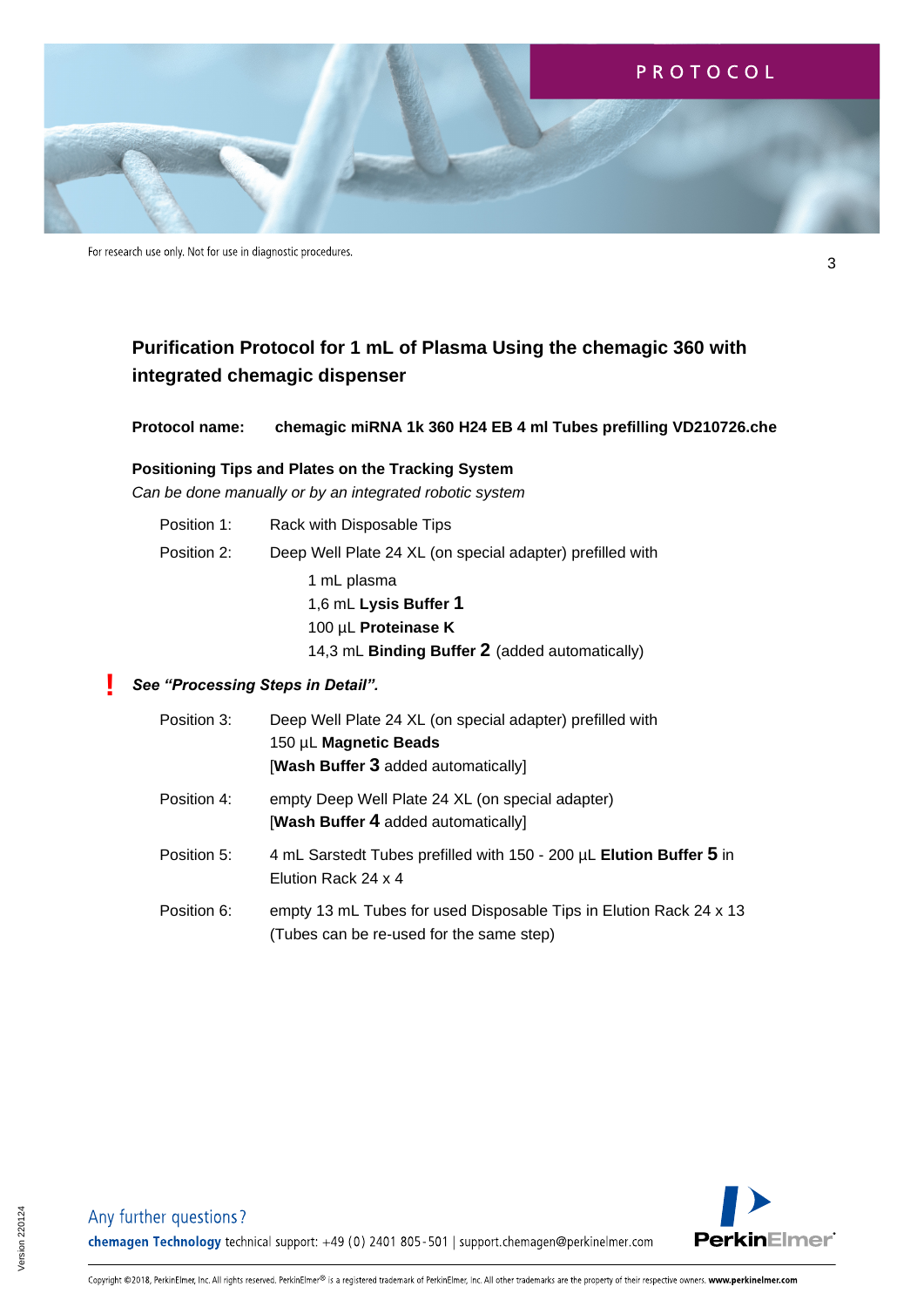

For research use only. Not for use in diagnostic procedures.

# **Processing Steps in Detail**

# **Before You Start**

**!**

- Use **chemagic** Deep Well Plates 24 XL only in combination with **chemagic** DWP 24 XL adapters.
- Dissolve lyophilized **Proteinase K** in nuclease-free water (volume is given on the label).

# *See "Stability and Storage"*

• A homogenous suspension of the **M-PVA Magnetic Beads** must be ensured to guarantee the correct **M-PVA Magnetic Bead** concentration. Mix the bottle containing the **M-PVA Magnetic Beads** vigorously and check the bottom of the bottle for **M-PVA Magnetic Beads** sedimentation before dispensing. Otherwise, optimal miRNA extraction performance cannot be ensured.

# **Minimum Filling Volumes**

The buffer levels in the containers connected to the **chemagic Dispenser** should not be lower than the values given in the following table.

| <b>Buffer</b>           | <b>Position</b> | <b>Minimum Filling Volume for</b><br>24 Samples |
|-------------------------|-----------------|-------------------------------------------------|
| <b>Binding Buffer 2</b> | 2               | 410 mL                                          |
| Wash Buffer 3           | З               | 300 mL                                          |
| Wash Buffer 4           |                 | 300 mL                                          |



Any further questions? chemagen Technology technical support: +49 (0) 2401 805-501 | support.chemagen@perkinelmer.com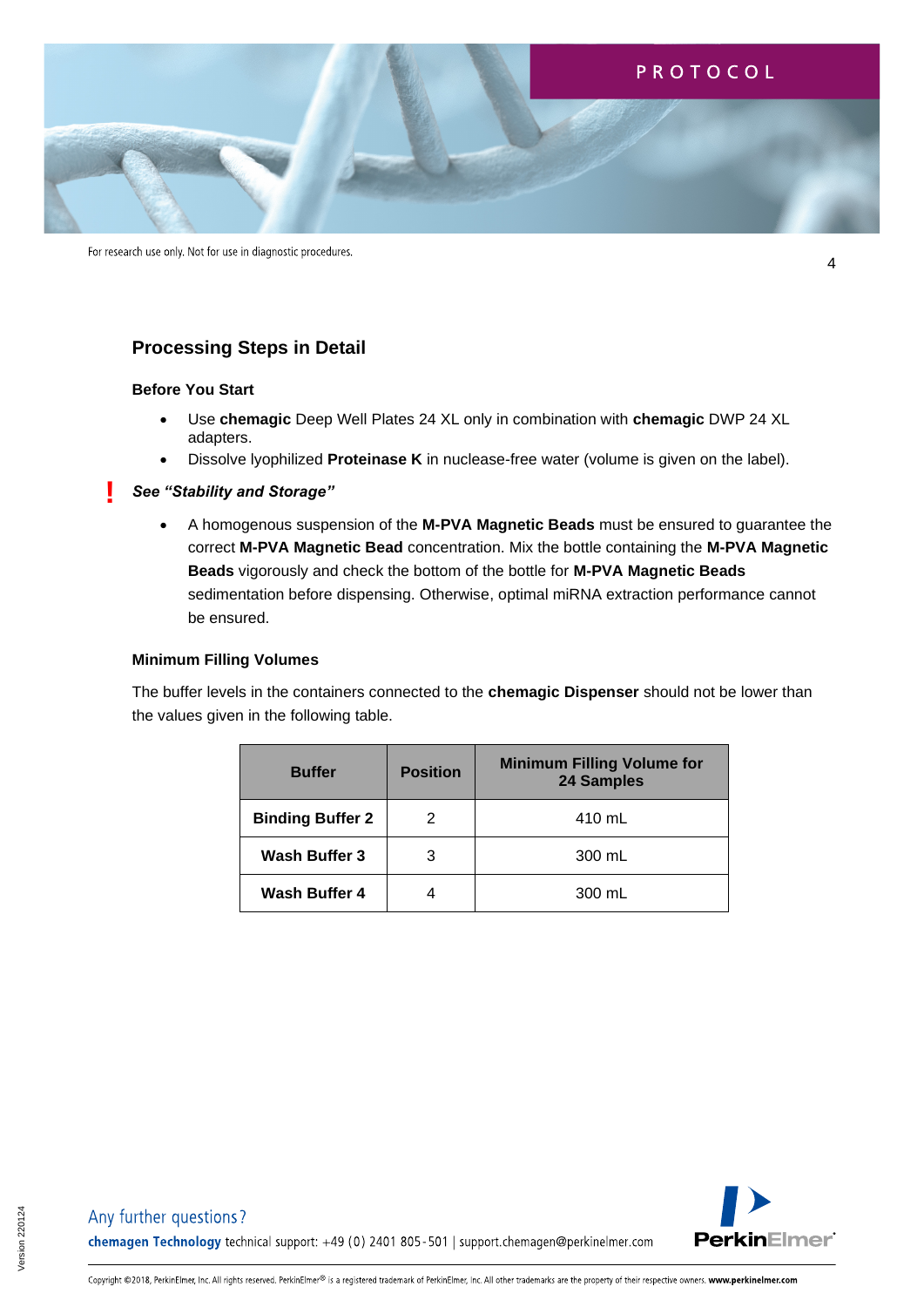

# **Protocol Steps**

- 1. Select the protocol "**check manifolds 1 – 6**" and press the [**Insert IDs**] or if the enhanced functions are deactivated - the [**Start**] button. A small volume of buffer will be dispensed by each manifold sequentially starting with first manifold used for this application. If one of the manifolds does not show the dispensing of buffer through all nozzles please use the corresponding priming protocol for this manifold. Performing several runs a day it is only necessary to check the manifolds once at the beginning of the day.
- 2. Select the protocol "**chemagic miRNA 1k 360 H24 EB 4 ml Tubes prefilling VD210726.che**" and press the [**Insert IDs**] button. Follow the instructions as given in the **chemagic QA software**. If the enhanced functions are deactivated continue without pressing the [**Insert IDs**] button.
- 3. Use Disposable Tips according to the positions of the samples and place the 24 Tip Rack in **position 1** on the tracking system.
- 4. Check the volumes in the buffer supply containers and confirm by pressing the [**OK**] button.

*Take care that all buffer containers positioned on the plastic stand contain enough buffer. 24 isolations can only be performed if the buffer levels are not below the indicated minimum filling volume (see above "Minimum Filling Volume"). Otherwise replace with a new container and transfer the remaining buffer volumes into the new container.*

- 5. Select the number of samples for prefilling by using the drop-down-menu. The scheme for positioning the samples will be shown after selecting. Take care to use the given positions! Confirm by pressing the [**OK**] button.
- 6. Prefill the **Elution Buffer 5** and the thoroughly suspended **M-PVA Magnetic Beads** according to the sample positions.
- *As a general rule, 15 - 20 μL of Elution Buffer 5 loss is expected during the run.*
	- 7. Place the plates on the tracking system according to the instructions given by the **chemagic QA software**.
- *For indication of volumes and sample positions see "Positioning Tips and Plates on the Tracking System".* **!**



5

Any further questions?

**!**

**!**

chemagen Technology technical support: +49 (0) 2401 805-501 | support.chemagen@perkinelmer.com